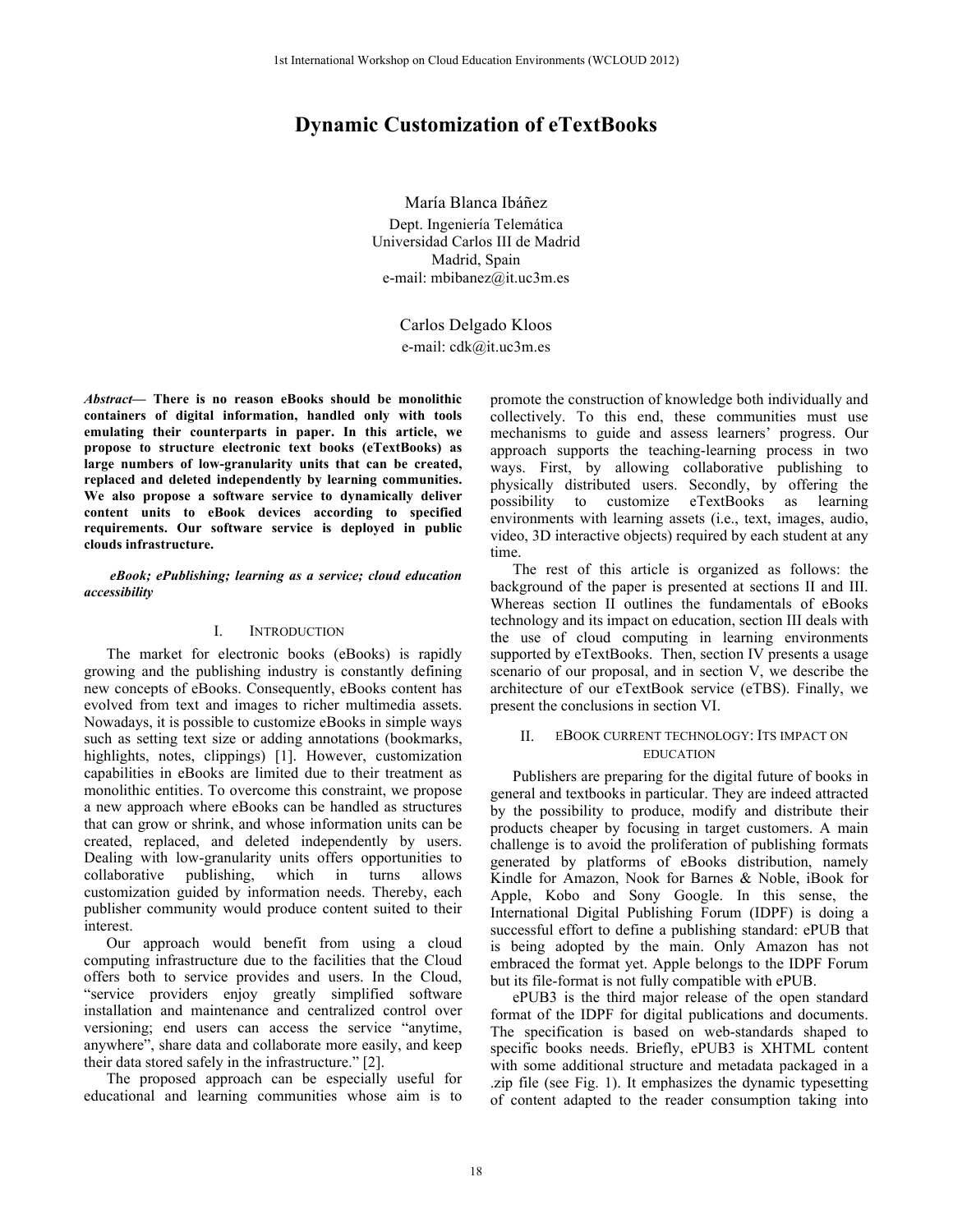account screen size, screen resolution, preferred font size. Besides, it enables structured and accessible content that is interoperable between devices both for downloaded and online consumption. ePUB, it provides video an audio support; text and audio can be synchronized and allows Java Script execution.



Figure 1. Structure of an eBook following ePUB3

From an educational perspective, traditional books are more suitable as tools for behavioral practices of education where students are passive consumers of information. Books act as close containers of organized information with limited possibilities of active learning. Among these possibilities is worth mention annotating, an effective and efficient study strategy which promotes learners' active involvement in constructing ideas [3].

eBooks ease lecture comprehension with the inclusion of dictionaries and the possibility of consulting other sources of information interactively via web. Comprehension is also facilitated by eBooks capabilities to provide multimodal information adapted to learners' perception preferences [4].

With the advent of eBooks, learners become active actors in the building of knowledge. Highlighting and annotation acquire a social dimension when combined with cloud computing and web services. For instance, these social features are already provided by Kindle and Kobo. These eReaders allow sharing eBook comments and highlights to Facebook and Twitter.

Learners' engagement is promoted by interactive capabilities of eBooks. Learners can manipulate virtual objects, simulation of experiments and on-reading testing receiving the feedback that stimulate active reflection. Apple has been the pioneers integrating interactivity into their iBooks textbooks.

Models of instructional design that promote deep learning establish that (1) learning is a product of understanding; (2) understanding occur best through performing tasks and (3) learning is a social activity [5]. These three factors can be fulfilled by eBooks with current technology. However, further efforts are necessary to turn the eBook into an integrated learning environment where students be guided in meaningful activities and the social construction of knowledge will be not only allowed but actively promoted.

The aim of this work is to contribute in the social aspect of building knowledge by a community of learners using eTextBooks as learning environments.

#### III. CONSIDERATIONS ABOUT THE USE OF CLOUD COMPUTING IN LEARNING ENVIRONMENTS SUPPORTED BY **ETEXTROOKS**

Internet and mobile devices have democratized the access to data; they have contributed to impose the culture of ubiquitous access to information. Meanwhile, a silent revolution was taken place in the scientific world, technology known as grid computing enabled sharing, selecting and aggregating of a wide variety of geographic distributed hardware and software resources to communities of scientists [6]. Pioneers of grid computing where following L. Kleinrock's vision: "As of now, computers networks are still in their infancy, but as they grow up and become sophisticated, we will probably see the spread of *computer utilities* which, like present electric and telephonic utilities, will service individual homes and offices across the country" [7] an cited in [8].

According to the National Institute of Standards and Technology (NIST) [9], the cloud model is composed of five essential characteristics: on-demand self-service, broad network access, resource pooling, rapid elasticity and measured services; three service models: Platform as a Service (PaaS), Software as a Service (SaaS), and Infrastructure as a Service (Iaas) and, four deployment models: private, community, public and hybrid cloud. It includes market-based resource management strategies previously used in Grid computing to guarantee performance, availability, latency and quality-of-service (QoS) requirements. These requirements are constrained by the availability and capability of resources, performance measures and costs.

Cloud computing is a relative new phenomenon and large companies are still anxious about data failures, slow delivery of data over a network, and vulnerability of their confidential information. However, the most relevant eBooks sellers such as Amazon, Apple, Barnes & Noble, Kobo Inc. offer their eBooks services through the Cloud proclaiming the facilities to access the book any time, any where and, using any portable device. Using the cloud as a distribution platform has also reduced the books' prices. Finally, the cloud has also provided a medium to establish communities of readers as in Kobo Inc.

The educational sector is starting to embrace cloud computing. An initial overview of the use of cloud computing in education has been presented by N. Sultan at [10]. In the study, the Washington State University's School of Electrical Engineering and Computer Science and schools of Kentucky's Pike County district are mentioned as examples of institutions which use cloud platforms (cSphere4 and IBM data center respectively) to reduce costs. Amazon Web Services is been used to support peaks of workload of the course "Software Engineering for SaaS" of the University of California At Berkeley. Google Apps is been used at the University of Westminster and several African schools to rely on the latest technology and reduce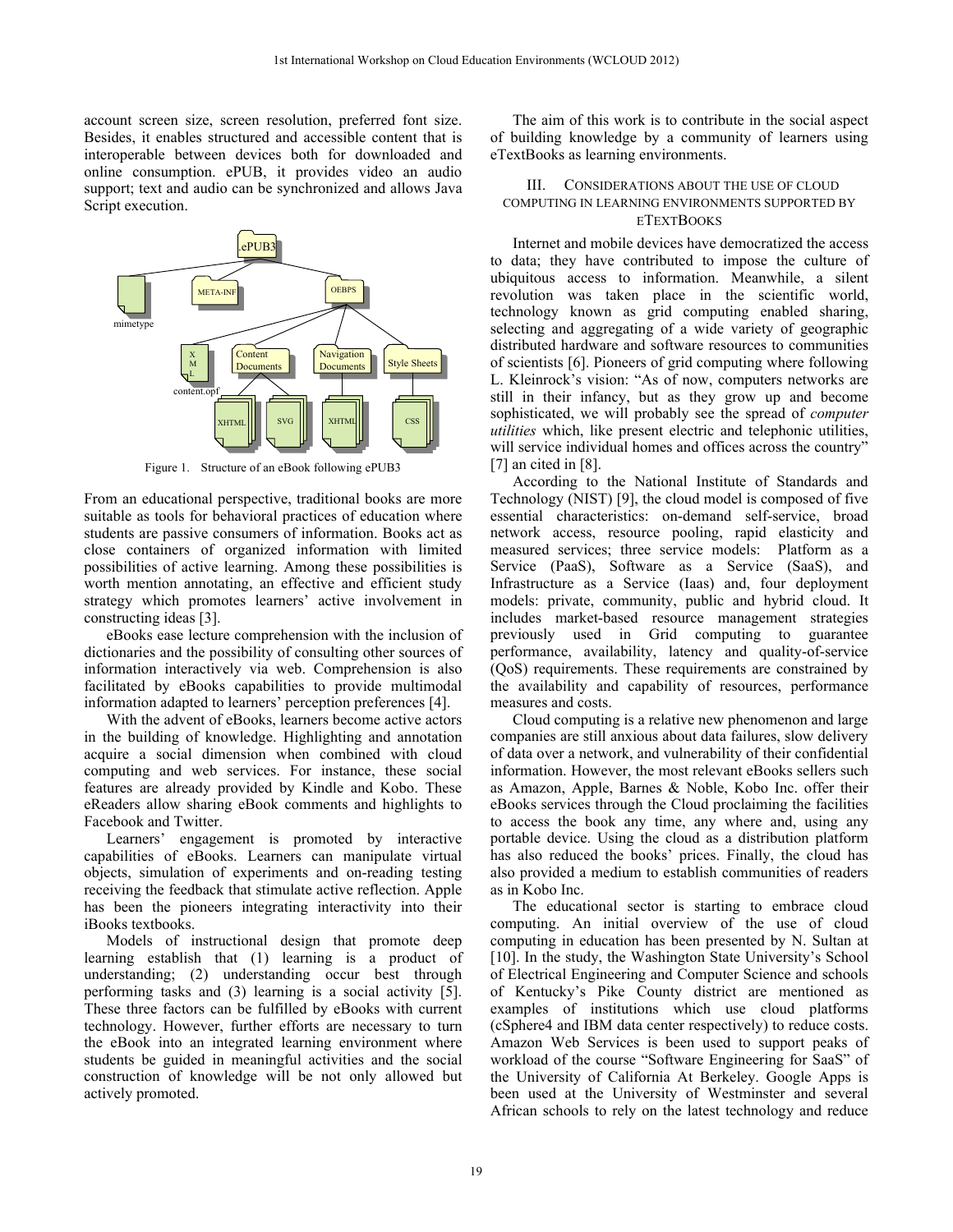costs. Thus, education institutions seem to be opened to this new paradigm.

#### IV. USAGE SCENARIO

Omar, María and David are starting the module "People and Societies" in their History course. They live in different districts in Madrid and belong to three different schools which are using our eTextBook service to support the course. Omar, María, and David are Muslim, Catholic, and Jewish respectively.

As a pilot experience, Omar's teacher coordinates the "People and Societies" module and customizes the eTextBook for all the three classes involved. She decides to include the basic content provided by the publisher along with multimedia assets produced by last year students about popular music of the three cultures involved. This year, these three classes will be deeply involved in learning about religions. Thus, Omar, María, and David will lead in their respective classes the organization of relevant information. Each school will augment their eTextBooks with the consensual information generated by their students. Finally, Omar's teacher will be responsible for customizing the final eTextBook for all the community.

Students work in their assignment in class using the eReaders provided by the schools, and at home using their smart phones. All devices have access to our service through a public cloud infrastructure which guarantees content accessibility.

Finally, education authorities in Madrid decide to use eTBS for this History course in all schools in Madrid. The scalability of the pilot is guaranteed by the use of a commercial cloud computing platform.

## V. ETBS ARCHITECTURE

The eTBS architecture proposed herein is a four-tier architecture with a Presentation layer where the client is a eBook reader based on Readium, the eBook Layer allows users to access the eTextBook service, the Core Layer with a set of general-purpose services and the Data Layer to handle learning assets and students' records. This architecture is depicted in Fig. 2 and offers a complete service to customize eBooks using a public cloud infrastructure.

## *A. Presentation Layer*

Students will access their electronic text books though the Readium eReader which is based on ePUB3, the third major release of the standard ePUB for digital publications and documents. ePUB3 has features to embedded audio, video, scripting and interactivity within eBooks that might cause a significant impact on learning.

## *B. eBook Layer*

Users interact with the services of the application through the eBook Layer. Users might include new learning assets by using the Resource Allocation Service and customize the eBooks with the Integration Service.

System administrators grant users' permissions through the Administration Service whereas the Resource Allocation Service allows users to include new learning assets in the Data Layer. The type of assets that a user can include in the Data Layer will depend on permissions granted.

The Integration Service enables the customization of eBooks. An eBook will include not only learning assets but also information related to students' profiles, team organization as well as the context and particular needs of the course. Students' profiles refer to students learning style, perception style and special difficulties. Team organization will determine who should share what assets. Context will be useful to choose contents relevant to a student community. The Integration Service is possible thanks to the scripting capabilities offered by ePUB3, with previous ePUB releases, this service is not feasible.



Figure 2. eTBS architecture

## *C. Core Layer*

This layer provides essential cloud services for any eBook such as the Security, the Information, the Analytics, and the Communication services as well as a set of services required by the learning community.

Core Layer is also possible thanks to the scripting capabilities of ePUB3.

## *D. Data Layer*

The Data Layer contains the learning assets that can be included in an eBook (Learning assets); data about the users of the application (Users' records) as well as the organization of the data (Data directory).

Learning assets encompass not only text and images as in any traditional book or eBook but also, multimedia elements such as video, audio, and 3D interactive objects that are beginning to appear in eBooks. Unlike current eBooks, learning assets are stored as low-granularity units along with metadata in the Learning assets area.

Data about users (students, teachers and editors) is stored in the User's records area along with metadata that allows for the structuring of the data as information for services. For instance, metadata includes users' security permissions and students' grading.

Data included in the Learning assets and Users' records areas are structured in the Data directory area in order to be recovered according to users' requirements in the context of